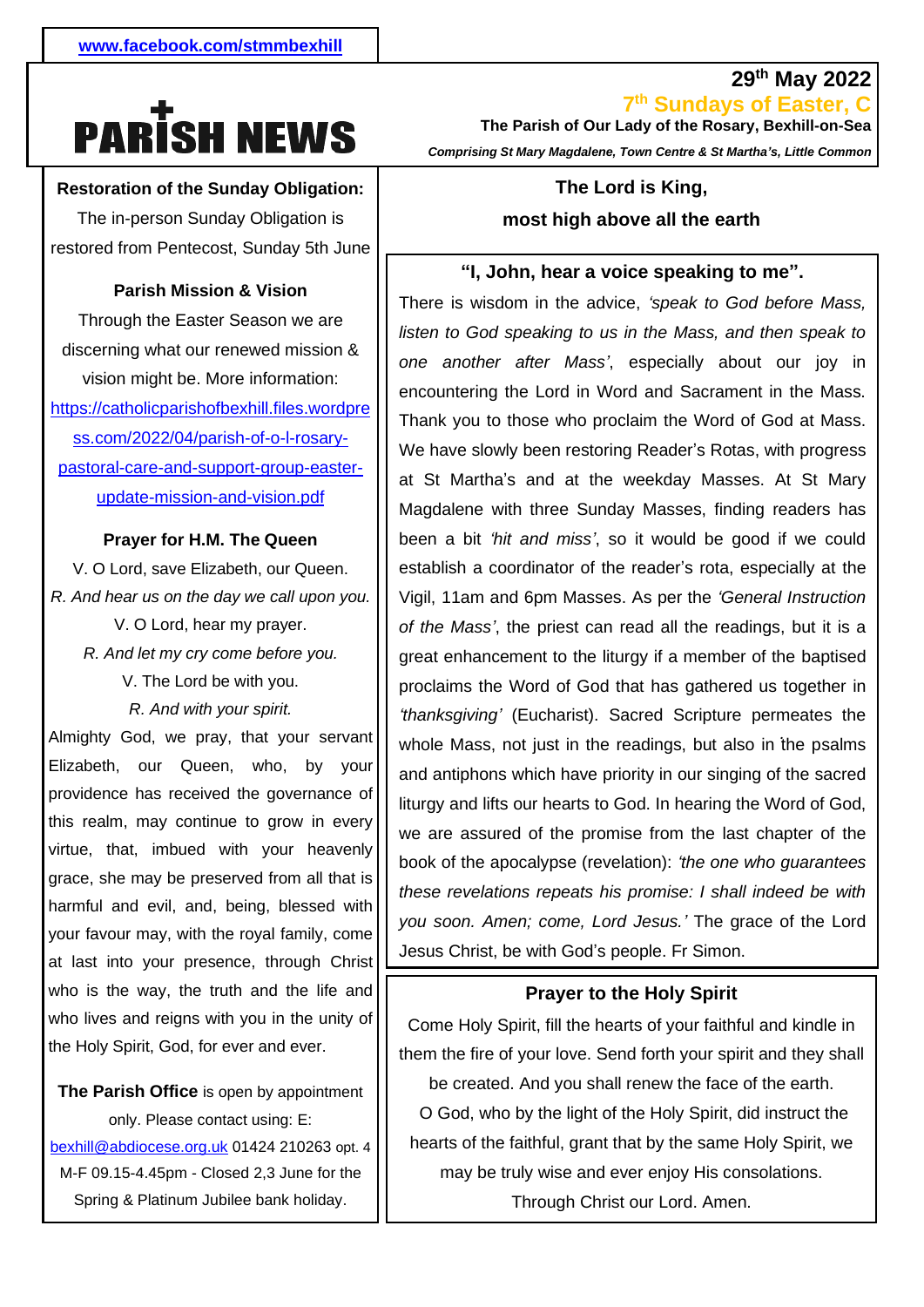# **PARISH NEWS** PARISH NEWS

#### **We pray for those who have died:**

**We pray for the sick:** Jim Green, Margaret Hitchman, Martin Stiles, David Spooner, Doreen Turner, Samuel Barden, Pete Cornfield, Baby Neveah O'Leary, Veronica Phillips, Winifred Broughton, Cecila Weathers, Margaret Carley, Jackie & Laurence Keep, Fr Andrew Pinsent, David Meyer and Stephen Doyle.

#### **Liturgy & Prayer**

**Vigil of Pentecost (4th June):** The 6pm Mass on a Saturday evening is normally an *'anticipated'* Mass of the Sunday, but some Feast Days have proper designated *'Vigil Masses'*, and so, we will celebrate the 6pm Vigil of Pentecost in its *'Extended Form'*, with the extra readings and psalms as a fitting mirror to the Easter Vigil which started this *'Joyful Eastertide'*. Please bear this in mind if arranging taxis / lifts to Mass.

Diocesan Pentecost Invited Novena, 7pm St Mary Magdalene Church (27<sup>th</sup> May to 4<sup>th</sup> June 2022): available online at our parish website: [https://catholicparishofbexhill.files.wordpress.com/2022/05/invited-](https://catholicparishofbexhill.files.wordpress.com/2022/05/invited-novena-prayer-to-the-holy-spirit-27-may-to-4-june-2022.pdf)Breden, Joan Cadogan, Peter Champion, Denis Conner, Winifrede Connellan, Bella Cornford, Jim Davies, Christine [novena-prayer-to-the-holy-spirit-27-may-to-4-june-2022.pdf,](https://catholicparishofbexhill.files.wordpress.com/2022/05/invited-novena-prayer-to-the-holy-spirit-27-may-to-4-june-2022.pdf) culminating with the Extended Pentecost Vigil above. This links to our parish mission and vision. Brian Keaveny, William Lord, Philomena & George T. Lowry, Phyliss McGlade, Pauline McKinney, Francis

McNaughton, Samira Mayal, Mary Murphy, Dora Nolan, Harry Nolan, Doreen O'Donovan, Roisin O'Donovan, Jane **Saturday Morning Masses:** There will be no 10am Mass or morning Confessions on Sat 11<sup>th</sup> and Sat 18<sup>th</sup> June due to the First Holy Communion Masses at St Martha's on these two dates. Two can be an operator which  $\frac{1}{2}$  which we have  $\frac{1}{2}$ 

**COVID Precautions:** Face coverings are personal choice. Please continue to clean your place.

#### **Social & Pastoral**

**Reminder SVP Monthly "Tea at 3":** This Monday, 30<sup>th</sup> May from 3pm to 4.30pm in St Martha's Hall. More information: 07783 598238 / [popsy57@outlook.com](mailto:popsy57@outlook.com)

**SVP Pilgrimage to Aylesford:** There are still a few places on the coach for day pilgrimage to Aylesford Priory on Tuesday 14<sup>th</sup> June 2022, leaving Bexhill at 09.30 with pick-ups in Little Common and Bexhill. Cost: £15 per person. More info and to book, contact: 01424 602914 / 01424 844177 or by email [popsy57@outlook.com](mailto:popsy57@outlook.com) There will be prayer baskets in each Church for your petitions to take to the shrine.

**Grandparents Day at West Grinstead 11am to 3pm:** The Diocesan Pilgrimage to the Shrine at West Grinstead is on Wednesday  $8<sup>th</sup>$  June from 10.30am to 3pm. More info and sign-up details can be found on the Diocesan website under events W:<https://www.abdiocese.org.uk/diocese/events>

**Catholic Women's League (CWL):** CWL, a group for women in the parish to share faith, skills, and friendship, while supporting the local community and keeping the needs of the Church in our hearts. Invited speakers enrich and entertain us and we go on pilgrimages and outings. CWL meets at 7.30pm on the 1<sup>st</sup> Monday of each month in St Martha's Hall. Contact: 211717 or 221803 for further information.

#### **Pope Francis' Message for World Communications Sunday (29th May 2022):**

[https://www.vatican.va/content/francesco/en/events/event.dir.html/content/vaticanevents/en/2022/1/24/messag](https://www.vatican.va/content/francesco/en/events/event.dir.html/content/vaticanevents/en/2022/1/24/messaggio-comunicazioni-sociali.html) [gio-comunicazioni-sociali.html](https://www.vatican.va/content/francesco/en/events/event.dir.html/content/vaticanevents/en/2022/1/24/messaggio-comunicazioni-sociali.html)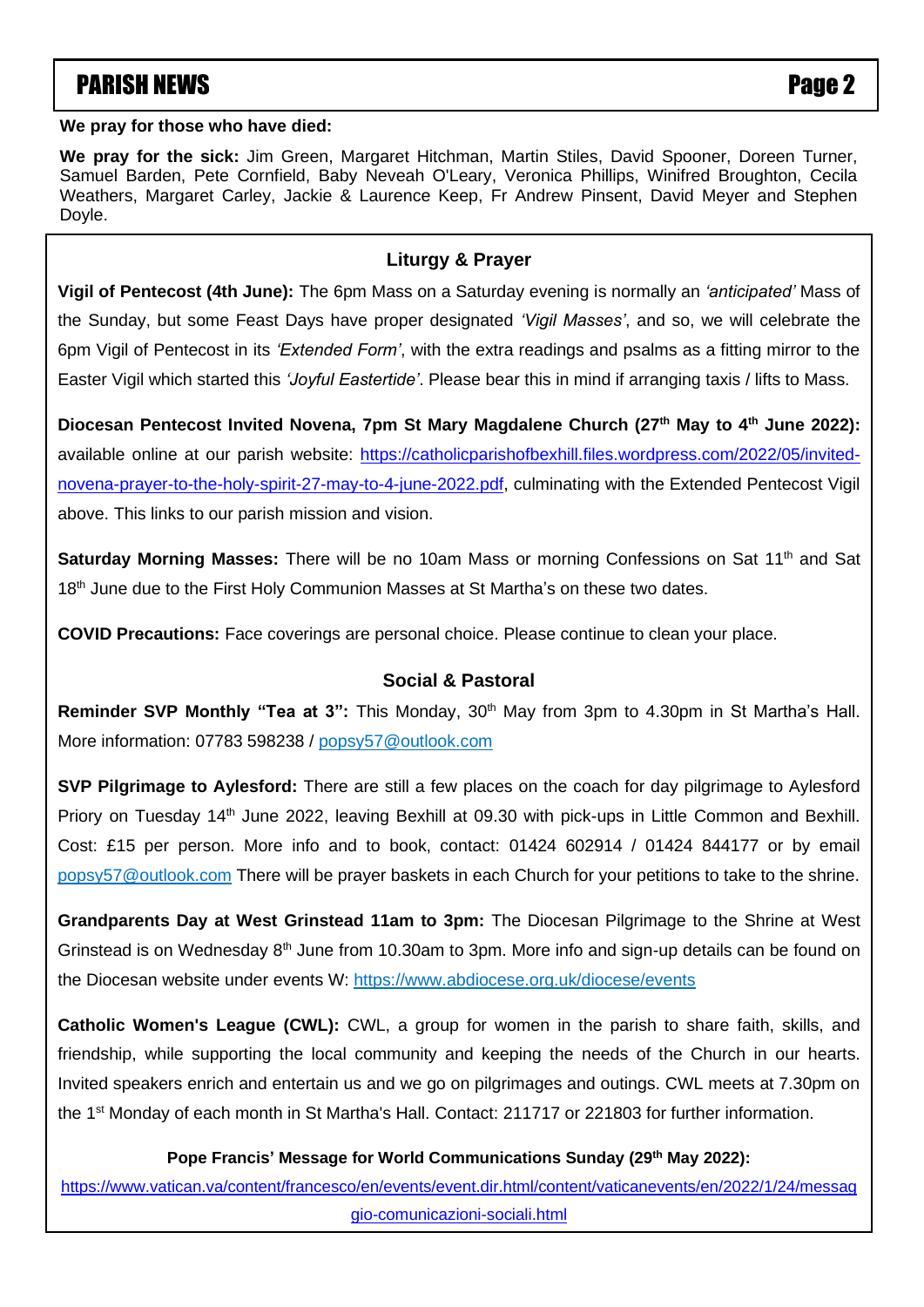## PARISH NEWS Page 3

#### **Parish Clergy: Fr Simon Dray, Fr Rajesh Minz, Deacon Simon Kirkdale Administrators: Bonita Osmond-Maher & Lisa Young Safeguarding: Sylvia Cousins**

#### **Sacraments**

 Applications can be submitted from September 2022. However, if you would like to chat through whether **Adult Baptisms, Receptions & Confirmations 2023:** If you are thinking of Baptism, or being Received as a Catholic, or a Catholic seeking Confirmation, the next RCIA course begins in the autumn of 2022. this might be for you, please book an appointment with Fr Simon ( [bexhill@abdiocese.org.uk](mailto:bexhill@abdiocese.org.uk) ).

**Infant Baptism (Aged 0-6):** applications submitted via the website: <https://stmmbexhill.co.uk/baptism/> **Children of Catechetical Age (7+):** These children must be individually prepared, and we will assess your needs on a case-by-case basis. Applications:<https://stmmbexhill.co.uk/we-journey-together/>

**First Holy Communion:** the children should be on the final chapter of the *'I Belong'* book. Each family has been emailed a letter from the parish office advising about the First Holy Communion Mass. We ask you to acknowledge receipt *(check your spam folders)*. For Children in non-Catholic schools, Mrs. Surman is offering one further formation session at 9am in St Mary Magdalene Church on Sat 28<sup>th</sup> May.

**Need a non-urgent clergy home visit?** Please use the online form: [https://stmmbexhill.co.uk/visiting-the](https://stmmbexhill.co.uk/visiting-the-sick-and-housebound/)[sick-and-housebound/](https://stmmbexhill.co.uk/visiting-the-sick-and-housebound/) or telephone the parish office on 01424 210 263 opt 4

#### **Other Notices**

**Worth Retreats:** please visit<https://worth.co.uk/retreats/retreat-progamme-2022/> for retreat opportunities. **Worth Abbey Mother's Prayers Day:** Unity Room, Saturday 11<sup>th</sup> June 1.45pm – 5pm. Info: Janet Desmond 07985 989533.

**Eastbourne & Bexhill Newman Association Talks:** Fr Pat Kilgarriff*, "Five Hopkins Sonnets".* Fri 17 June. 7.30pm. St Martha's Church Hall. Information: 01424 219788

**Refugee Crisis Coffee Morning, Sat. 25 June at 11.30am:** +Richard will host a morning to discuss our response to the refugee crisis, at St Gabriel's Hall, Billingshurst. All welcome. Sign up for your free place: <https://abdiocese.churchsuite.com/events/an04uoxn>

**Bexhill Foodbank:** Shopping List Poster at the back of both Churches; to help you with your donations.

**CAFOD: The paradox of abundance:** 800 million people go hungry each day, but the world produces 4 billion tons of food, and we need 3.7 billion tons to feed everyone. A third of all produced food is wasted, which St John Paul II calls *'the paradox of abundance.'* The current global food system is not working, but Pope Francis says, *"each of us has a role to play in transforming food systems for the benefit of people and the planet."* CAFOD's new campaign *'Fix the Food System'*, allows us to respond to his call. Let us respond to his call! See [www.cafod.org.uk/food](https://eur02.safelinks.protection.outlook.com/?url=http%3A%2F%2Fwww.cafod.org.uk%2Ffood&data=05%7C01%7Cbexhill%40abdiocese.org.uk%7C6be6b5a54e8c4b4bc8b508da327c18f2%7C2bf5dbc217ef4efca1c9ab2dc4edefd0%7C0%7C0%7C637877805824442840%7CUnknown%7CTWFpbGZsb3d8eyJWIjoiMC4wLjAwMDAiLCJQIjoiV2luMzIiLCJBTiI6Ik1haWwiLCJXVCI6Mn0%3D%7C3000%7C%7C%7C&sdata=8Rky4y2lcBaPuozVOd3FDfQLJV0RB7JDYGaB8Vf%2Bs5g%3D&reserved=0) for an invitation for parishes to learn about the impact of our food with our *Fix the Food System: a 7-station journey* resource.